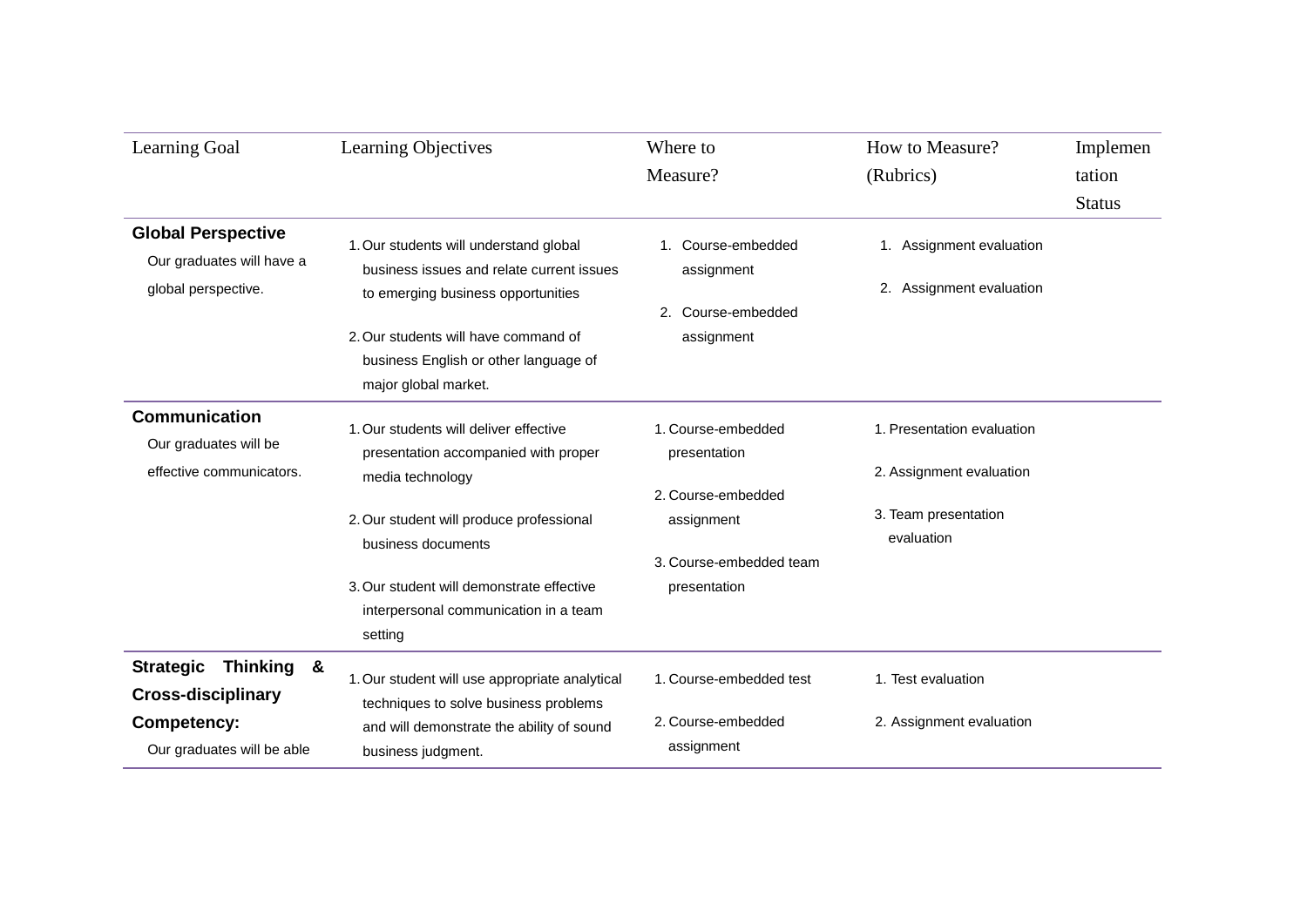| to strategically analyze<br>business cases and<br>integrate different<br>disciplines in solving<br>business problems.                       | 2. Our students will synthesize different<br>discipline areas                                                                                                                                               |                                                                          |                                                          |
|---------------------------------------------------------------------------------------------------------------------------------------------|-------------------------------------------------------------------------------------------------------------------------------------------------------------------------------------------------------------|--------------------------------------------------------------------------|----------------------------------------------------------|
| Domain Expertise in IT<br>and Media Industry<br>Our graduates will develop<br>professional skills and exhibit<br>professional competencies. | 1. Our students will build IT/Media industry<br>specific knowledge and understand the<br>key issues.<br>2. Our students apply domain expertise to<br>the business problems in the IT and<br>Media Industry. | 1. Course-embedded<br>presentation<br>2. Course-embedded<br>presentation | 1. Presentation evaluation<br>2. Presentation evaluation |

- **Each program will specify this table according to their own vision/mission statement. Please refer to table Appendix 1 and ask to Professor Byungtae Lee for popular goals of other schools.**
- **Popular Goals**
	- **MBA**
		- **Application of Knowledge, Leadership, Team Work, Strategic Thinking, Change Management**
	- **PHD** 
		- **Expert Knowledge of Literature**
		- **Ability to synthesize and critical research in the field**
		- **Design and implent a sound research project**
		- **To communicate scholarly work**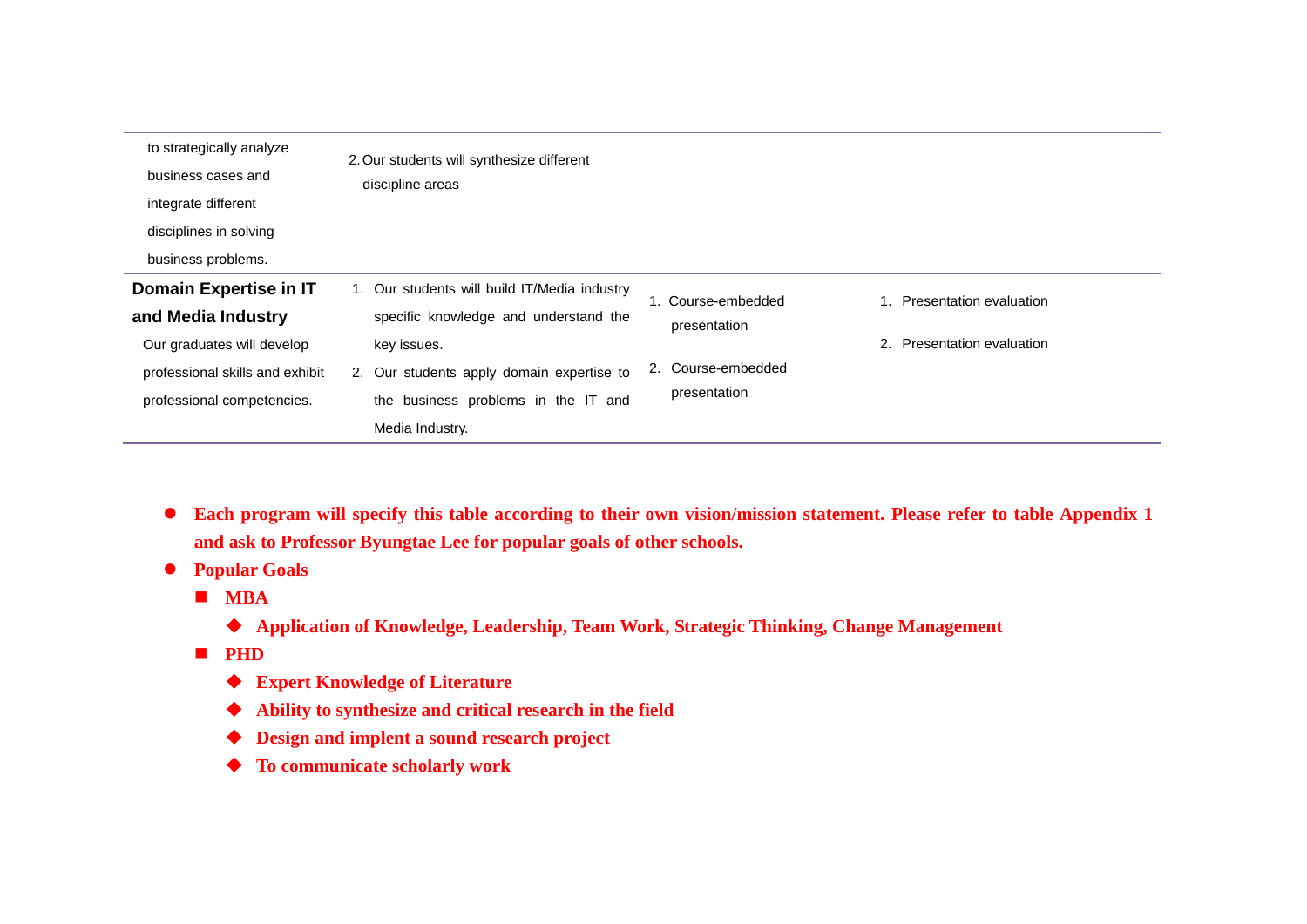- **Make a distinctive/original contribution to the body of knowledge**
- **Contribute to the practice of business/management**
- **See Rubrics in Appendix 3 (Please collect Rubrics from [www.aacsb.edu/](http://www.aacsb.edu/) Assessment/tools/rubrics and AoL Handout)**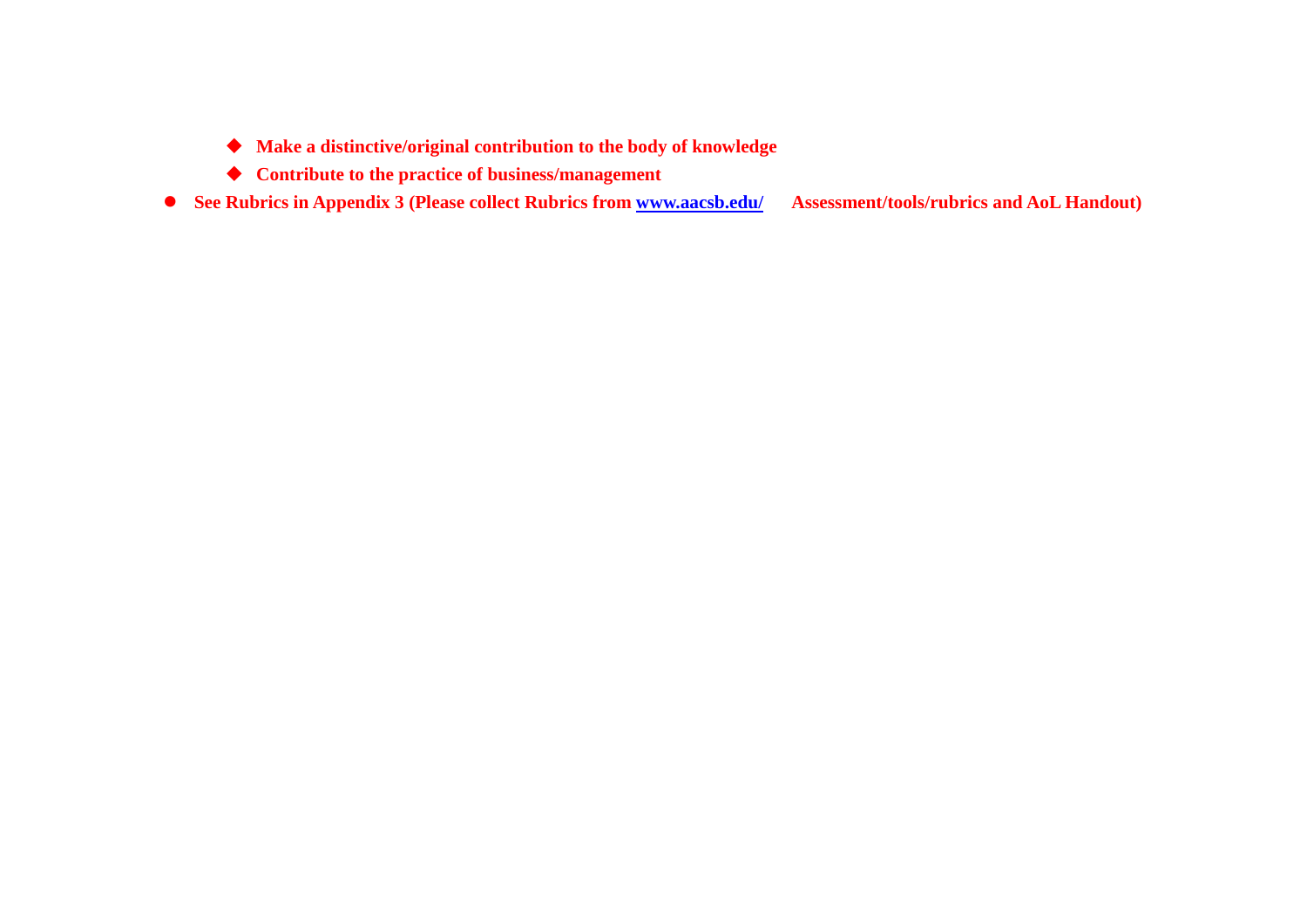#### **Rubrics to assess achievements of learning objectives**

#### **L1. Global Perspective: Our graduates will have a global perspective.**

#### **Traits** Performance Levels 1 (Fails to Meet Expectations) 2 (Meets Expectations) 3 (Exceeds Expectations) 1. Identification of global issues No or incomplete identification of some or all of the following relevant global issues from the economic, cultural, legal, and demographic perspectives. Some identification of most of the relevant issues from the economic, cultural, legal, and demographic perspectives. Clear and detailed identification of relevant issues from the economic, cultural, legal, and demographic perspectives. 2. Analysis of global issues No analysis of impact of relevant global issues; erroneous analysis of impact Some analysis of impact of global issues; some inaccuracies in analysis Clear, accurate and detailed analysis of impact of relevant global issues 3. Application of analysis to global business situation No application of analysis to specific global business situation; incorrect conclusions or recommendations made. Some application of analysis to specific global business situation, weak conclusions or recommendations made Clear application of analysis to global business situation; valid conclusions and good recommendations given 4. Cultural differences Fails to adjust for cultural differences Some consideration given to cultural differences Extensive consideration given to cultural differences, including appropriate modification of communication 5. Business Ethics and Social Responsibility Fails to understand the ethical issues and responsibility of the firm. Some understanding of the ethical issues and responsibility of the firm Extensive understanding of the ethical issues and responsibility of the firm

#### **L11. Our student will define global business issues and relate these to emerging business opportunities**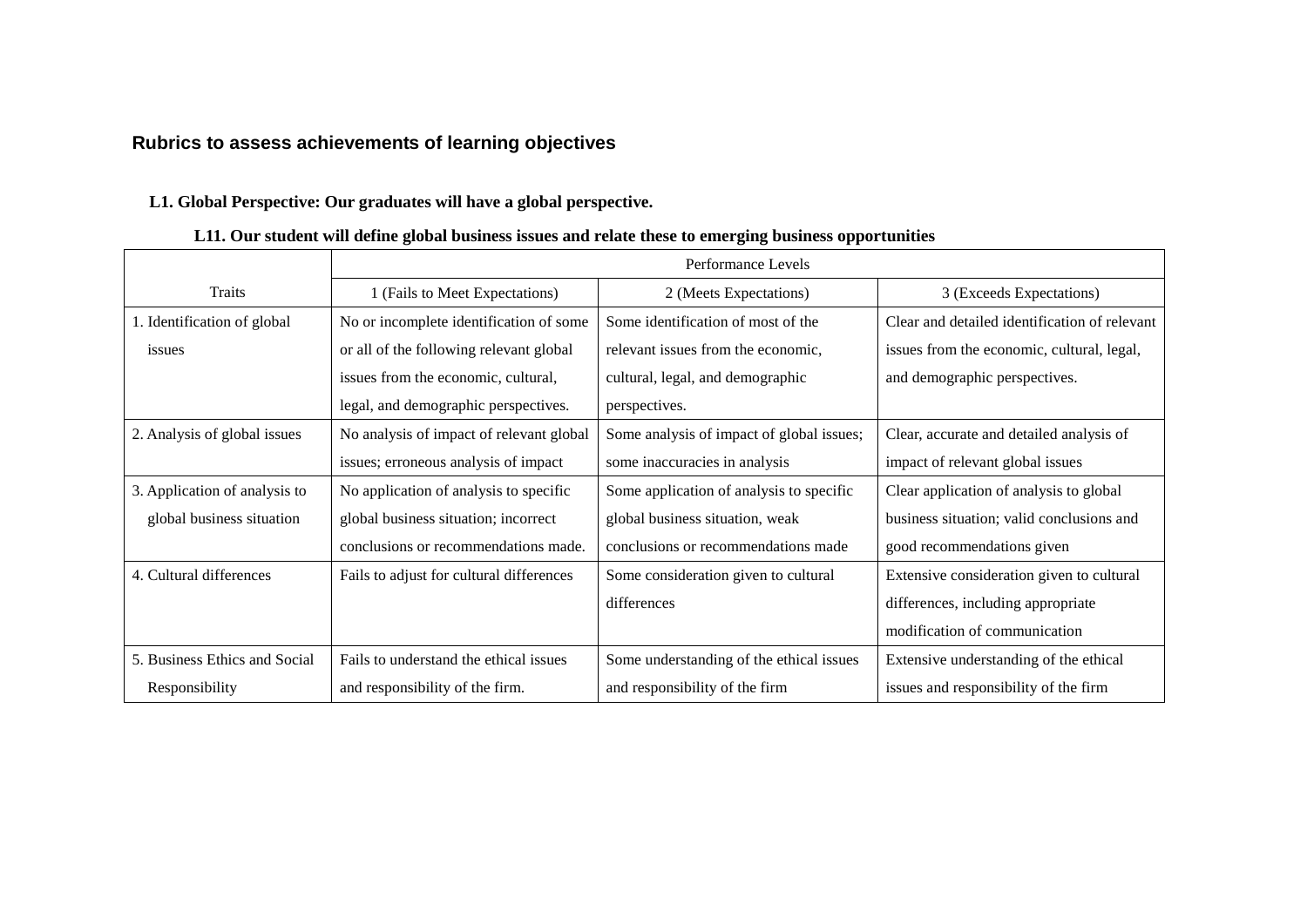|                  | Performance Levels                                                                                |                                                                                                  |                                                                                             |  |
|------------------|---------------------------------------------------------------------------------------------------|--------------------------------------------------------------------------------------------------|---------------------------------------------------------------------------------------------|--|
| <b>Traits</b>    | 1 (Fails to Meet Expectations)                                                                    | 2 (Meets Expectations)                                                                           | 3 (Exceeds Expectations)                                                                    |  |
| 1. Knowledge     | A few of the required elements<br>(vocabulary, structures, and/or cultural)                       | Some of the required elements<br>(vocabulary, structures, and/or cultural)                       | Most of the required elements (vocabulary,<br>structure, and/or cultural context) are       |  |
|                  | context) are complete and correct.                                                                | context) are complete and correct.                                                               | complete and correct.                                                                       |  |
| 2. Comprehension | The response shows little understanding<br>of main ideas and/or details                           | The response shows some understanding<br>of main ideas and details.                              | The response for the most part shows<br>understanding of main ideas and most<br>details.    |  |
| 3. Communication | The communication skills and<br>strategies are minimally evident,<br>appropriate, and/or correct. | The communication skills and strategies<br>are somewhat complete, appropriate<br>and/or correct. | The communication skills and strategies<br>are mostly complete, appropriate and<br>correct. |  |

# **L12. Our students will have command of business English or other language of major global market**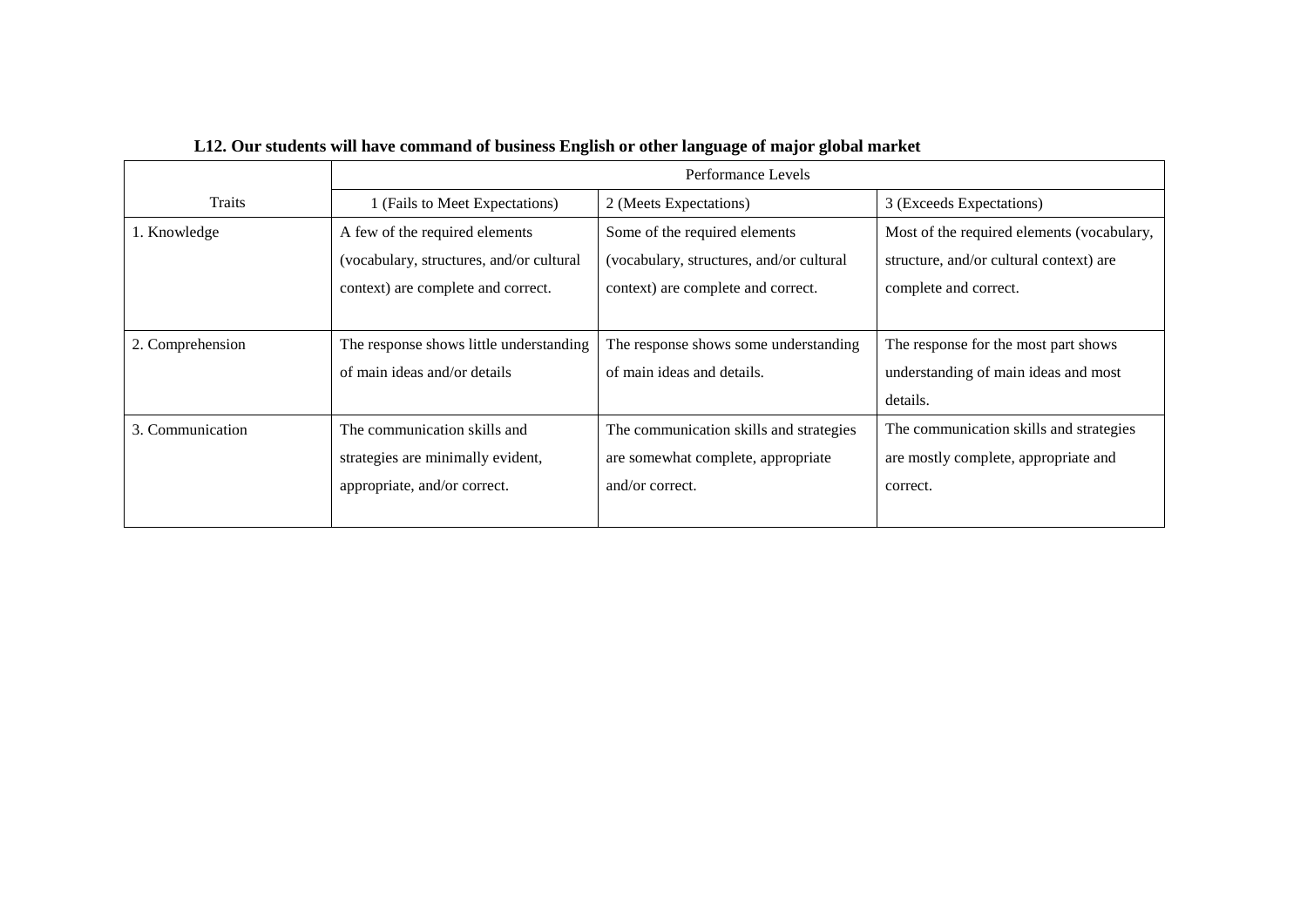# **L2: Communication: our graduates will be effective communicators**

|                           | Performance Levels                          |                                            |                                              |  |
|---------------------------|---------------------------------------------|--------------------------------------------|----------------------------------------------|--|
| <b>Traits</b>             | 1 (Fails to Meet Expectations)              | 2 (Meets Expectations)                     | 3 (Exceeds Expectations)                     |  |
| 1. Organization           | No opening statement or irrelevant          | Has opening statement relevant to topic,   | Has a clear opening statement that catches   |  |
|                           | statement; Loses focus more than once;      | and gives outline of speech; mostly        | audience's interest and gives overview;      |  |
|                           | does not manage time effectively.           | organized with some transitions; allows    | stays focused throughout. Has transition     |  |
|                           |                                             | enough time to deliver speech, although it | statement, ties sections together; effective |  |
|                           |                                             | could have been better edited              | time management.                             |  |
| 2. Quality of slides      | Sloppy and/or unprofessional; may be        | Readable, professional, appropriate        | Readable, professional, imaginative and/or   |  |
|                           | difficult to read; many slides are          | number                                     | high quality (without being a distraction).  |  |
|                           | superfluous.                                |                                            |                                              |  |
| 3. Voice quality and pace | Demonstrates one or more of the             | Can easily understand; appropriate pace    | Excellent delivery; conversational,          |  |
|                           | following: mumbling, too soft, too loud,    | and volume; delivery is mostly clear and   | modulates voice, projects enthusiasm,        |  |
|                           | too fast, too slow, "umms."                 | natural                                    | interest, confidence.                        |  |
| 4. Mannerisms             | Demonstrates one or more distracting        | No distracting mannerisms. Decent          | Uses body language effectively (and          |  |
|                           | mannerisms, which may include bad           | posture.                                   | naturally) to maintain audience's interest   |  |
|                           | posture, shifting feet, etc.                |                                            |                                              |  |
| 5. Professionalism        | Makes excuses for the presentation; word    | Treats audience profession-ally, word      | Treats audience professionally; confident,   |  |
|                           | choice is not appropriate for audience;     | choice is acceptable (does not use slang); | shows command of topic                       |  |
|                           | inappropriately informal, does not stay "in | keeps nervousness under control            |                                              |  |
|                           | role."                                      |                                            |                                              |  |

### **L21: Our students will deliver effective presentation accompanied with proper media technology**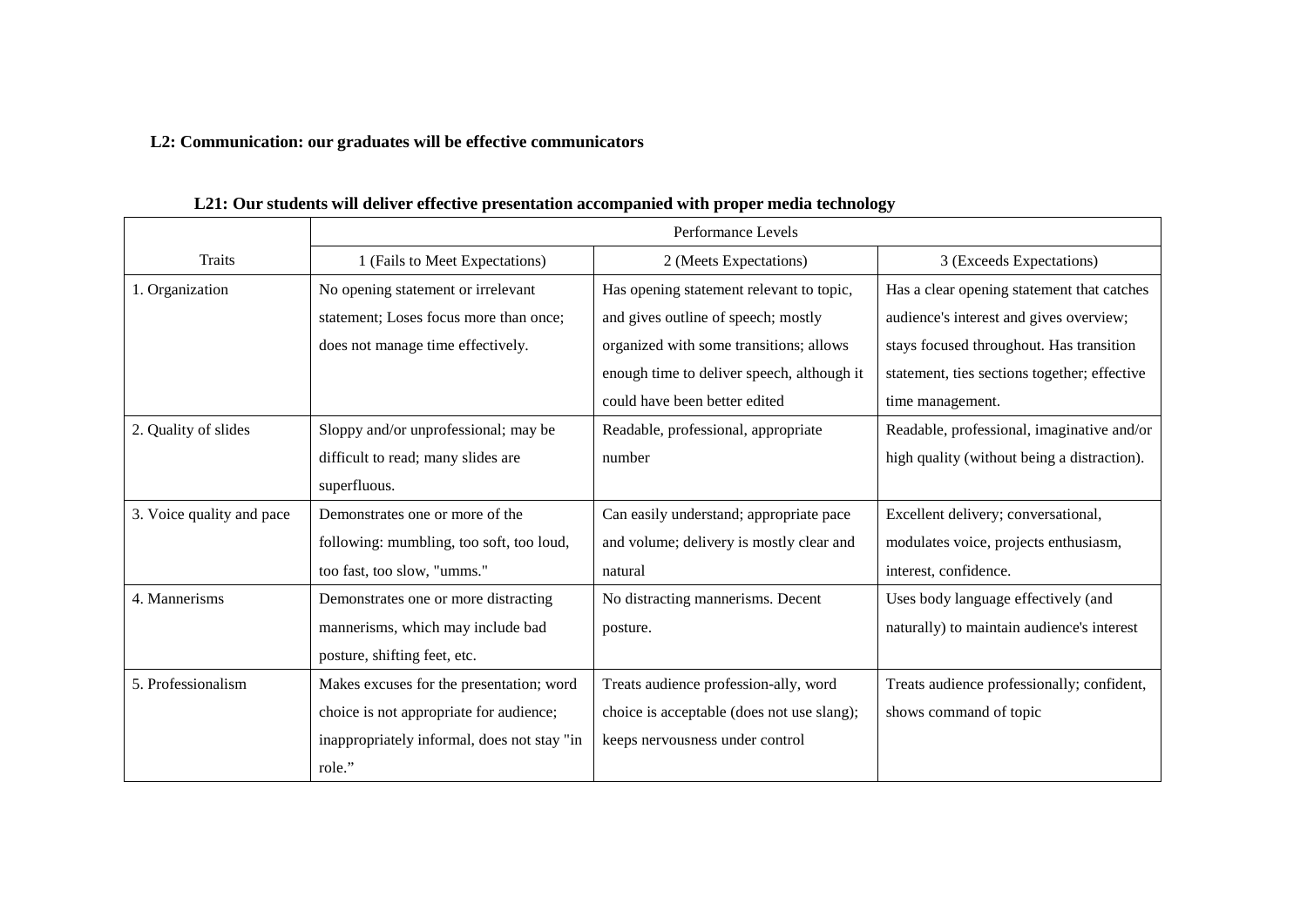| 6. Use of media/rapport | Relies heavily on slides or notes; makes    | Looks at slides to keep on track with       | Slides are used effortlessly to enhance  |
|-------------------------|---------------------------------------------|---------------------------------------------|------------------------------------------|
| with audience           | little eye contact; inappropriate number of | presentation; appropriate number of slides; | speech; speech could be effectively      |
|                         | slides (too many or too few).               | maintains eye contact most of the time.     | delivered without them; perfect eye      |
|                         |                                             |                                             | contact.                                 |
| 7. Ability to answer    | Cannot address basic questions.             | Can address most questions with correct     | Answers all questions with relevant,     |
| questions.              |                                             | information                                 | correct information; speaks confidently. |

# **L22. Our student will produce professional business documents**

|                           | Performance Levels                          |                                             |                                             |  |
|---------------------------|---------------------------------------------|---------------------------------------------|---------------------------------------------|--|
| Traits                    | 1 (Fails to Meet Expectations)              | 2 (Meets Expectations)                      | 3 (Exceeds Expectations)                    |  |
| 1. Clear introduction and | No or unclear introduction, and absence of  | Provides an introduction, present some but  | Provides a coherent introduction and        |  |
| background                | background information.                     | not all of the key background information.  | addresses key background issues             |  |
|                           |                                             |                                             | effectively.                                |  |
| 2. Discipline-related     | Discipline-specific concepts and issues are | Appropriately addresses most of the key     | Appropriately addresses all key discipline- |  |
| concepts and issues       | not identified or they are identified       | discipline-specific concepts and issues but | specific concepts and issues and most of    |  |
|                           | inappropriately.                            | omits or identifies a few of the minor      | the minor ones.                             |  |
|                           |                                             | ones.                                       |                                             |  |
| 3. Internally consistent  | Arguments are inconsistent, different parts | Most arguments are consistent, and most     | Arguments presented in the paper are        |  |
| arguments                 | of the paper do not relate well to each     | parts of the paper are integrated and they  | consistent and the different parts of the   |  |
|                           | other and they are inconsistent.            | are consistent.                             | paper are well integrated and consistent.   |  |
| 4. Logic and organization | Arguments are poorly organized, do not      | Most but not all of the arguments are well  | All arguments are well organized, flow      |  |
|                           | flow well, and are hard to follow.          | organized, flow logically, and are easy to  | logically, and are easy to follow.          |  |
|                           |                                             | follow.                                     |                                             |  |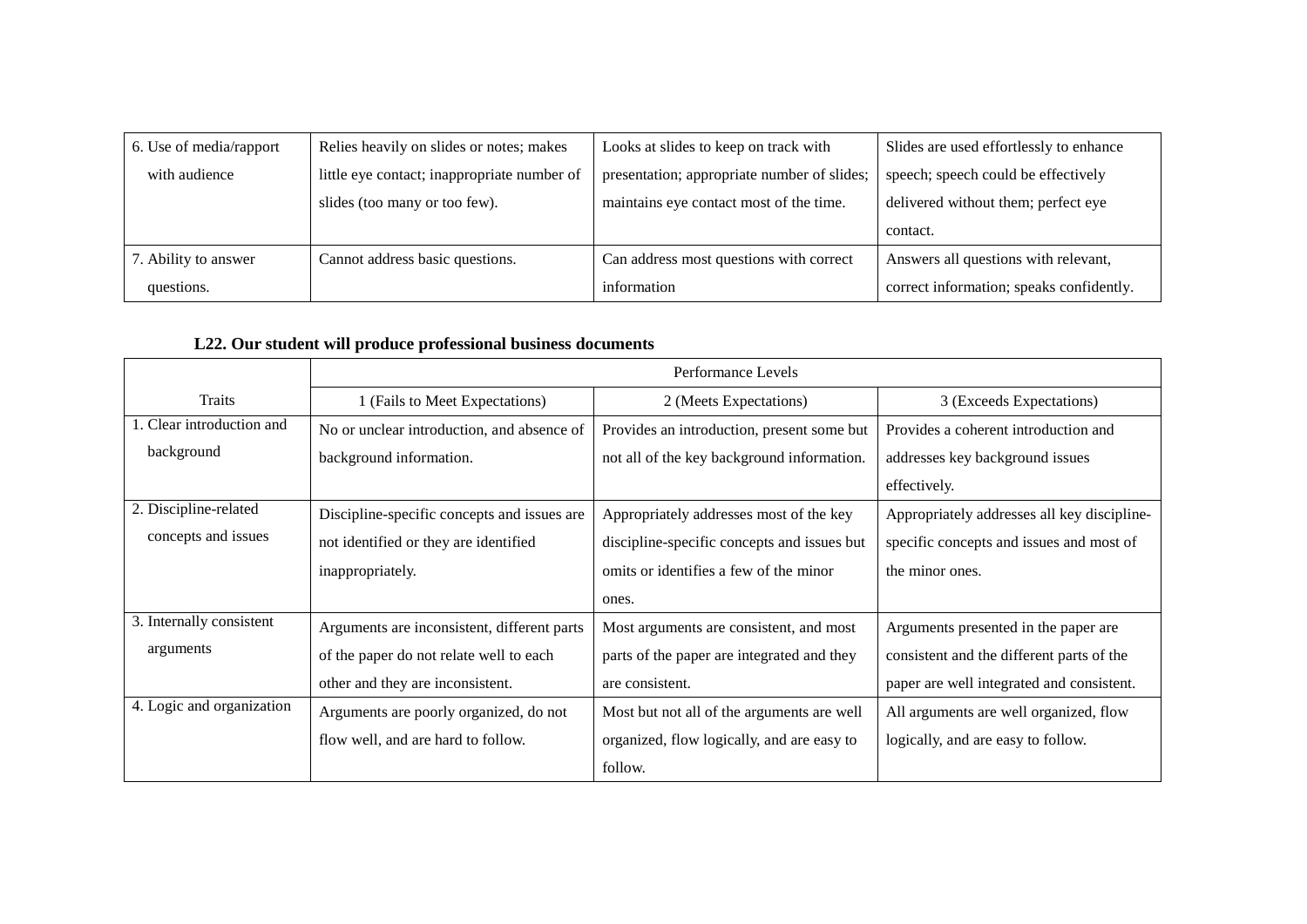| 5 Consistent conclusions | No or very weak connection between          | Reasonable connection between analysis      | Very strong connection between analysis     |
|--------------------------|---------------------------------------------|---------------------------------------------|---------------------------------------------|
|                          | analysis and conclusions                    | and conclusions; there may be minor         | and conclusions; there are no               |
|                          |                                             | inconsistencies                             | inconsistencies.                            |
| 6. Style and grammar     | Numerous spelling errors; inappropriate     | Few spelling errors, generally appropriate  | No or very minimal spelling, grammar,       |
|                          | grammar, sentence structure, and            | grammar, sentence structure, and            | sentence structure, and paragraphing        |
|                          | paragraphing used throughout the            | paragraphing.                               | errors.                                     |
|                          | document.                                   |                                             |                                             |
| 7. Effective literature  | No literature or used of inappropriate web- | Uses more than one research source but      | Uses multiple research sources and makes    |
| search skills            | based sources; sources are not come from    | demonstrates no attempt to incorporate      | effective use of current and reliable       |
|                          | professional literature; sources are not    | current information; most sources are       | information; sources are authoritative or   |
|                          | current and/or relevant.                    | authoritative or come from professional     | come from the professional literature;      |
|                          |                                             | literature; sources are generally current   | includes current relevant sources.          |
|                          |                                             | and relevant.                               |                                             |
| 8. Documents sources     | No or inconsistent references; evidence of  | Generally includes appropriate citations    | Includes appropriate citations within the   |
|                          | plagiarism.                                 | within the document and lists references at | documents and lists references that include |
|                          |                                             | the end of the documents; references are    | full bibliographic information for each     |
|                          |                                             | generally usable but may not contain the    | citation in the document; citations and     |
|                          |                                             | full bibliographic information; citations   | references are consistent throughout the    |
|                          |                                             | and references are generally consistent     | document.                                   |
|                          |                                             | throughout the documents                    |                                             |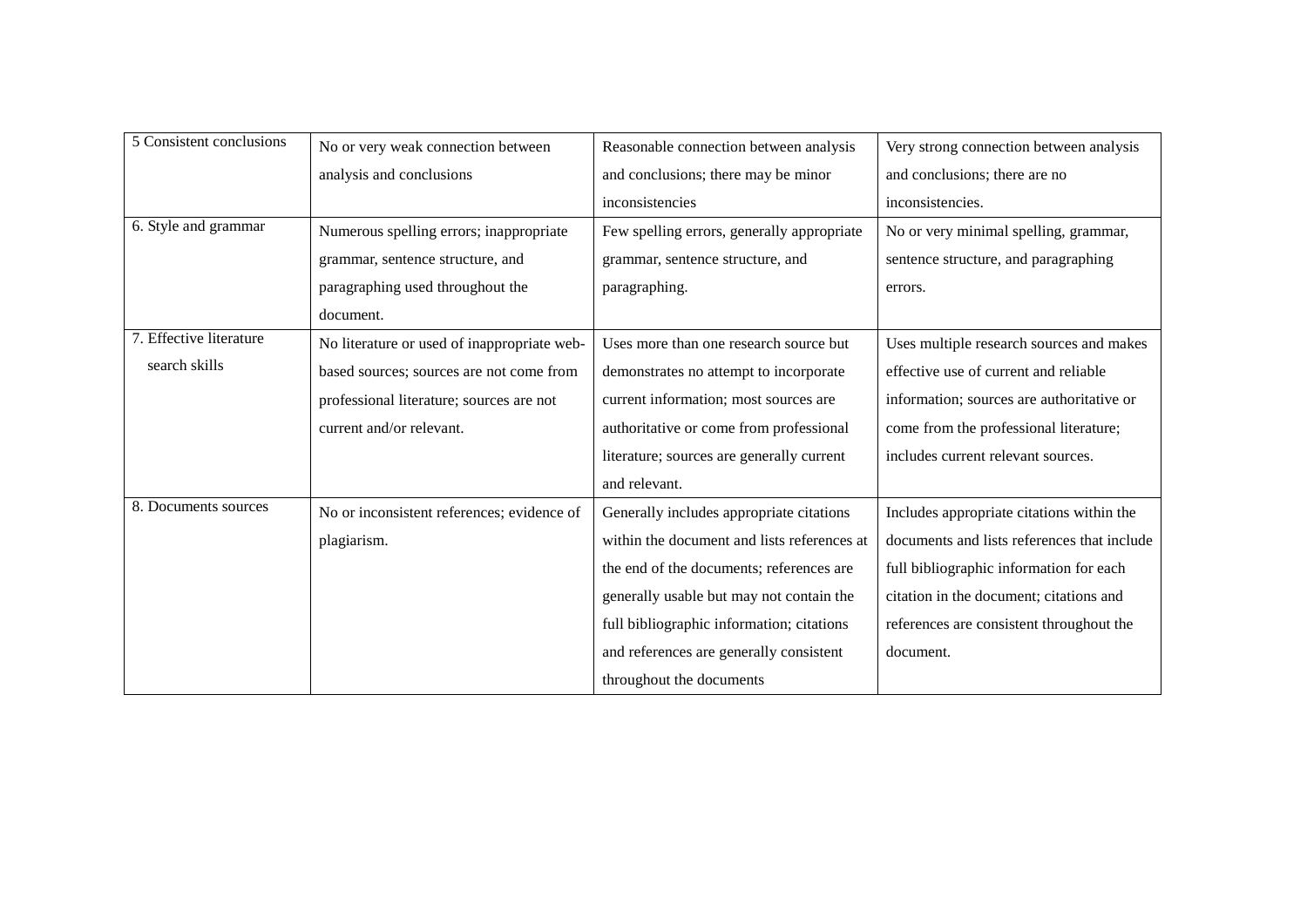|                         | Performance Levels                        |                                           |                                             |
|-------------------------|-------------------------------------------|-------------------------------------------|---------------------------------------------|
| Traits                  | 1 (Fails to Meet Expectations)            | 2 (Meets Expectations)                    | 3 (Exceeds Expectations)                    |
| 1. Commitment           | Seems reluctant to engage fully in        | Consistently demonstrates commitment to   | Follows up on ideas and suggestions from    |
|                         | discussions and task assignments          | the project by being prepared for each    | previous meetings and reports findings to   |
|                         |                                           | group meeting                             | the group                                   |
| 2. Balance between task | Focuses exclusively on task to be         | Balances the need for task                | Volunteers to assist others and shares      |
| and interpersonal       | accomplished without regard to team       | accomplishment with the needs of          | information openly                          |
| relations               | member or focuses exclusively on          | individuals in the group                  |                                             |
|                         | interpersonal relations without regard to |                                           |                                             |
|                         | task                                      |                                           |                                             |
| 3. Contributions        | Does not offer ideas or suggestions that  | Frequently offers helpful ideas or        | Listens actively and shows understanding    |
|                         | contribute to problem solving             | suggestions                               | by paraphrasing or by acknowledging and     |
|                         |                                           |                                           | building on others' ideas                   |
| 4. Stays on track       | Takes the group off track by initiating   | Introduces suggestions and ideas that are | Uses tact and diplomacy to alert group that |
|                         | conversations or discussions unrelated to | relevant to the task                      | focus has strayed from the task at hand     |
|                         | the task                                  |                                           |                                             |

# **L23. Our students will demonstrate effective interpersonal communication in a team setting.**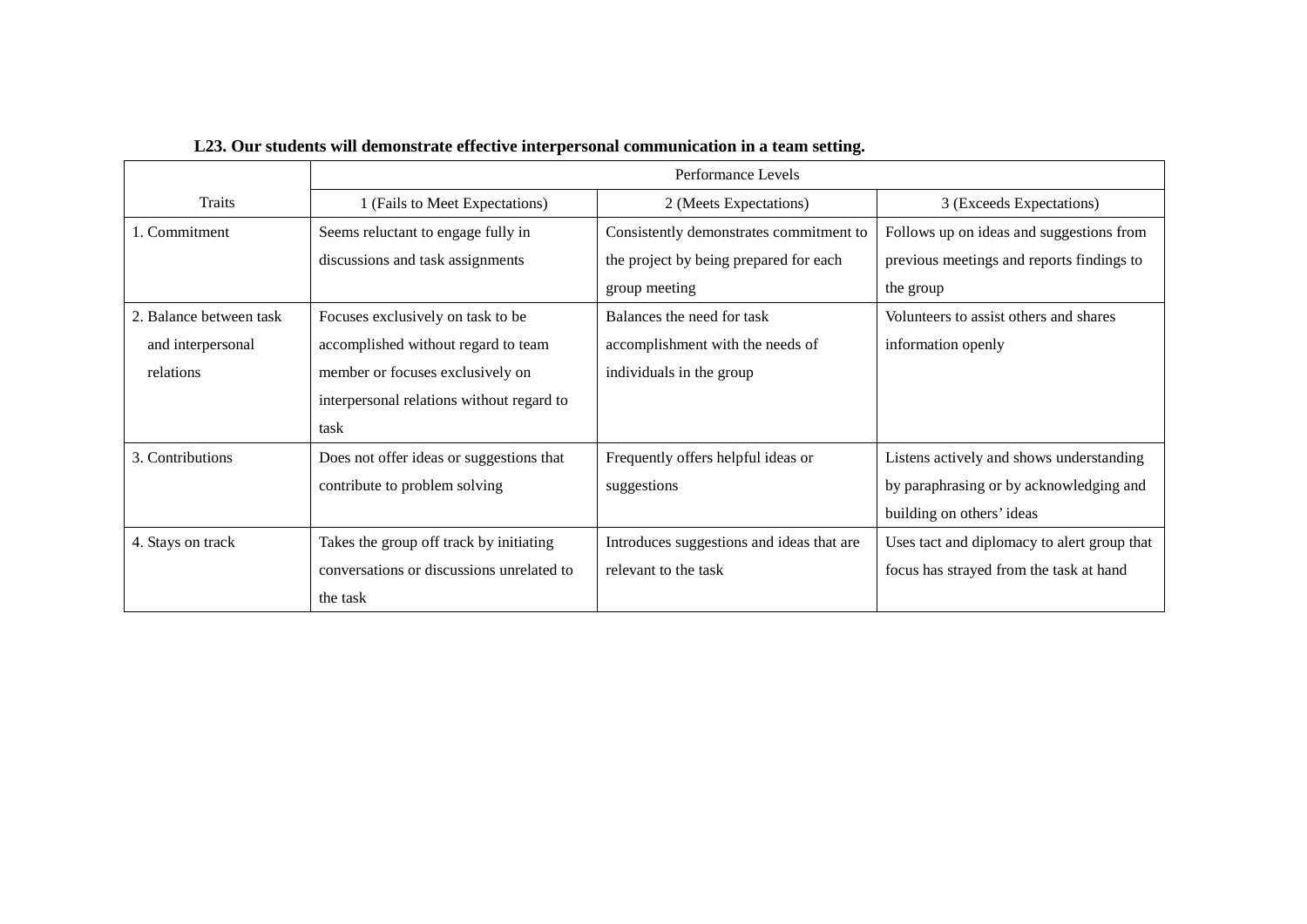**L3. Strategic Thinking & Cross-disciplinary Competency: Our graduates will be able to strategically analyze business cases and integrate different disciplines in solving business problems.** 

**L31. Our students will use appropriate analytical techniques to solve business problems and will demonstrate the ability of sound business judgment.**

|                               | Performance Levels                         |                                            |                                              |
|-------------------------------|--------------------------------------------|--------------------------------------------|----------------------------------------------|
| <b>Traits</b>                 | 1 (Fails to Meet Expectations)             | 2 (Meets Expectations)                     | 3 (Exceeds Expectations)                     |
| 1. Factual knowledge          | Shows little knowledge of case facts,      | Shows solid understanding of case facts    | Shows through grasp of case facts and        |
|                               | makes factual mistakes                     |                                            | offers additional factual knowledge about    |
|                               |                                            |                                            | company or industry                          |
| 2. Application of strategic   | Misuses strategic analysis tools,          | Appropriately strategic analysis tools,    | Shows strong understanding and               |
| analytical Tools              | concepts, and techniques                   | concepts, and techniques                   | application of strategic analysis tools,     |
|                               |                                            |                                            | concepts, and techniques                     |
| 3. Application of financial   | Fails to incorporate financials into case  | Shows knowledge of ratios and trend        | Applies ratios and trend analysis to         |
| analysis                      | analysis or shows only limited attempts    | analysis; demonstrates understanding of    | develop sound judgments about company        |
|                               | to understand financials                   | firm's financial standing                  | situation and prospects; presents financial  |
|                               |                                            |                                            | analysis professionally                      |
| 4. Identification of case     | Neglects to identify case issues;          | Clearly identifies the key issues in the   | Develops a well-integrated statement of      |
| problems/issues               | recounts facts of case with little         | case and demonstrates understanding of     | the complex issues of the case and           |
|                               | analysis                                   | company's decision situation               | demonstrates understanding of situation      |
| 5. Generation of alternatives | Identifies weak or infeasible.             | Generates 2 or 3 feasible alternatives for | Develops 2 or 3 insightful alternatives for  |
|                               | alternatives with little attention to case | resolving the key issues of the case       | resolving the issues; offers specificity and |
|                               | issues                                     |                                            | originality                                  |
| 6. Recommendations            | Offers weak recommendations or pays        | Provides well-reasoned recommendations     | Integrates alternatives into a well-         |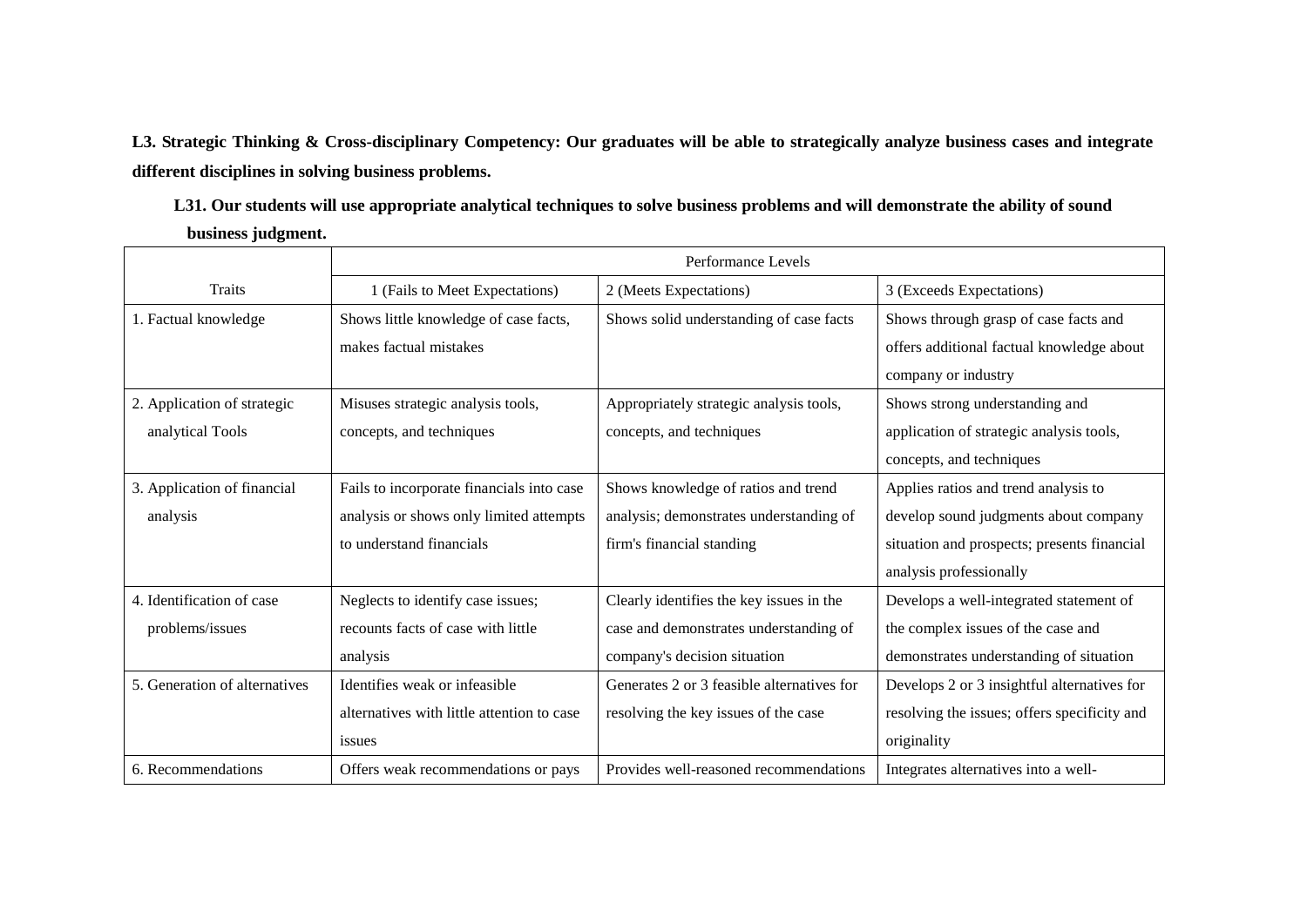|                      | little attention to addressing case issues | that follow from the preceding analysis | developed action plan; offers specificity, |
|----------------------|--------------------------------------------|-----------------------------------------|--------------------------------------------|
|                      |                                            | and clearly address case issues; no     | priorities, and sequencing of actions      |
|                      |                                            | surprises                               |                                            |
| 7. Business judgment | Shows little attention to presenting       | Provides good arguments backed up with  | Provides strong rationale and convincing   |
|                      | sound arguments or backing up ideas        | factual knowledge, analysis, and        | arguments throughout; demonstrates sound   |
|                      | with analysis; offers "I think"            | persuasive rationale                    | business judgment                          |
|                      | statements                                 |                                         |                                            |

# **L32. Our students will synthesize different discipline areas.**

|                             | Performance Levels                    |                                         |                                              |  |
|-----------------------------|---------------------------------------|-----------------------------------------|----------------------------------------------|--|
| Traits                      | 1 (Fails to Meet Expectations)        | 2 (Meets Expectations)                  | 3 (Exceeds Expectations)                     |  |
| 1. Consideration            | Deals only with a single perspective  | Begins to relate alternative views from | Addresses perspectives noted previously,     |  |
|                             | and fails to discuss possible         | other disciplines to qualify analysis.  | and additional diverse perspectives other    |  |
|                             | perspectives from other disciplines.  |                                         | disciplines to qualify analysis.             |  |
| 2. Management principle     | Lacks understanding of basic          | Shows clear comprehension of basic      | Integrates and applies basic management      |  |
|                             | management principles and strategic   | management principles and strategic     | principles and strategic thinking approach   |  |
|                             | thinking approach.                    | thinking approach.                      | across multiple disciplines.                 |  |
| 3. Discipline knowledge     | Does not incorporate appropriate      | Somewhat applies appropriate            | Clearly and reflectively applies appropriate |  |
|                             | argumentation and methodology of      | argumentation and methodology of other  | argumentation and methodology of other       |  |
|                             | other disciplines                     | disciplines                             | disciplines                                  |  |
| 4. Intellectual sensitivity | Does not yet demonstrate intellectual | Somewhat Demonstrates intellectual      | Demonstrates a high degree of intellectual   |  |
|                             | acuity, imagination, and sensitivity. | acuity, imagination, and sensitivity.   | acuity, imagination, and sensitivity.        |  |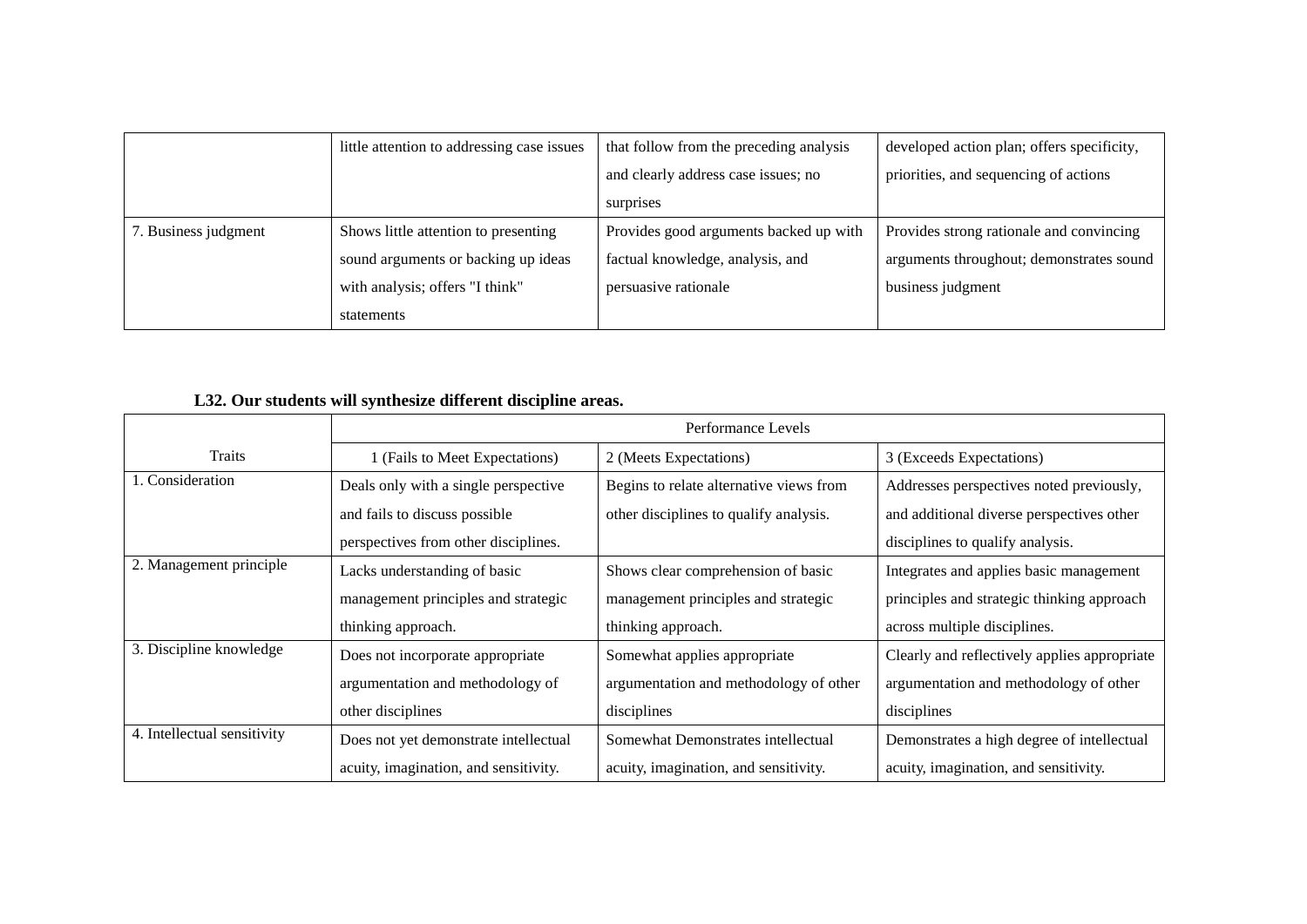| 5. Horizontal synthesis | Does not yet integrate interdisciplinary | Partially integrates interdisciplinary skills | Successfully integrates interdisciplinary |
|-------------------------|------------------------------------------|-----------------------------------------------|-------------------------------------------|
|                         | skills and knowledge.                    | and knowledge.                                | skills and knowledge.                     |
| 6. Vertical synthesis   | Does not yet demonstrate awareness of    | Demonstrates some awareness of inter-         | Clearly demonstrates an awareness of      |
|                         | inter-relationships among self, the      | relationships among self, the discipline,     | inter-relationships among self, the       |
|                         | discipline, business, and society.       | business, and society                         | discipline, business, and society.        |